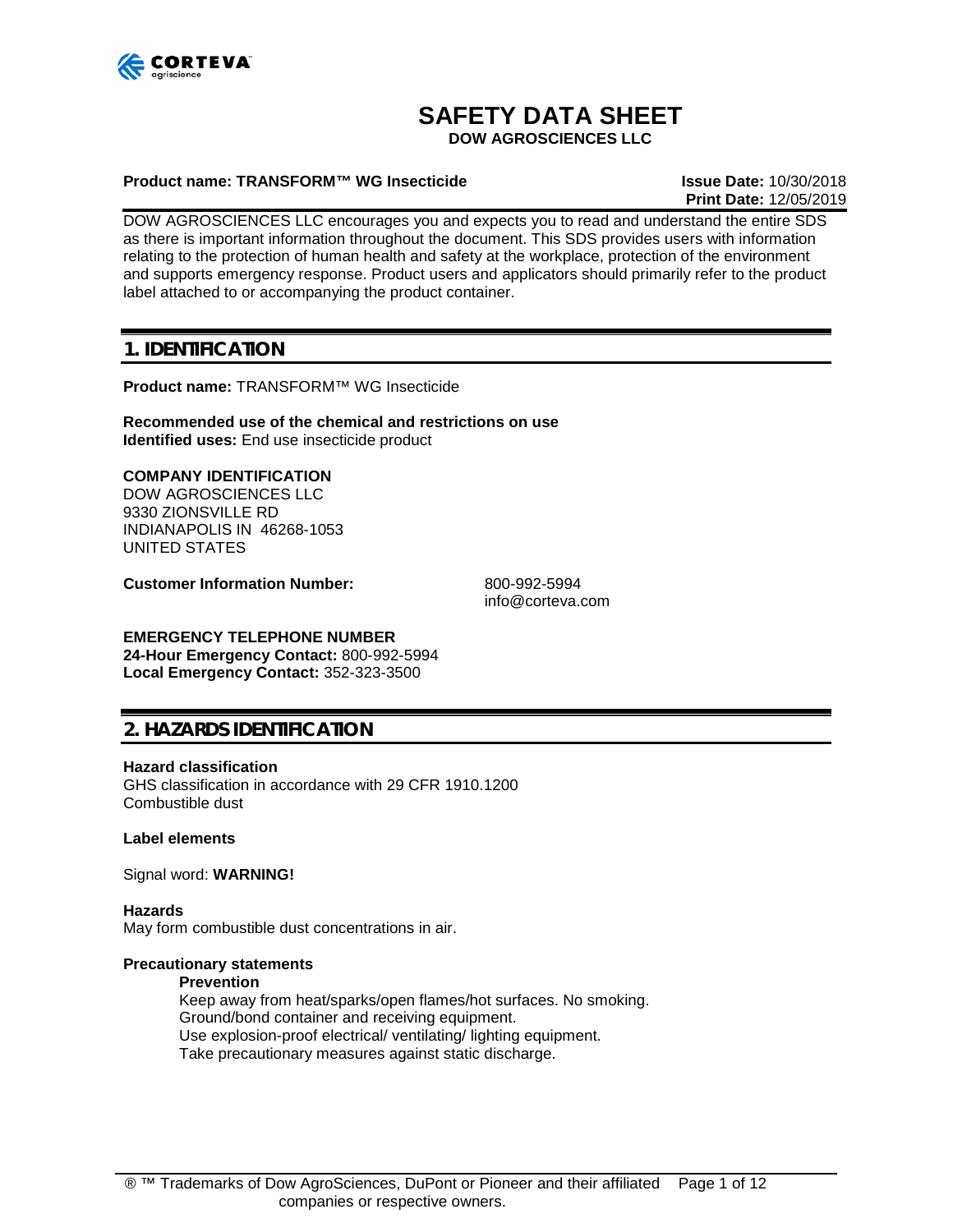# **Other hazards**

No data available

# **3. COMPOSITION/INFORMATION ON INGREDIENTS**

This product is a mixture.

| <b>Component</b> | <b>CASRN</b>  | <b>Concentration</b> |
|------------------|---------------|----------------------|
|                  |               |                      |
| Sulfoxaflor      | 946578-00-3   | 50.0%                |
| Kaolin           | 1332-58-7     | 24.1%                |
| <b>Balance</b>   | Not available | 25.9%                |

*Note*

The " \* ", or "asterisk", denotes component is present in the product as a sub-component of a coformulant.

# **4. FIRST AID MEASURES**

# **Description of first aid measures**

**General advice:**

If potential for exposure exists refer to Section 8 for specific personal protective equipment.

**Inhalation:** Move person to fresh air. If person is not breathing, call an emergency responder or ambulance, then give artificial respiration; if by mouth to mouth use rescuer protection (pocket mask etc). Call a poison control center or doctor for treatment advice.

**Skin contact:** Take off contaminated clothing. Rinse skin immediately with plenty of water for 15-20 minutes. Call a poison control center or doctor for treatment advice.

**Eye contact:** Hold eyes open and rinse slowly and gently with water for 15-20 minutes. Remove contact lenses, if present, after the first 5 minutes, then continue rinsing eyes. Call a poison control center or doctor for treatment advice. Suitable emergency eye wash facility should be available in work area.

**Ingestion:** No emergency medical treatment necessary.

### **Most important symptoms and effects, both acute and delayed:**

Aside from the information found under Description of first aid measures (above) and Indication of immediate medical attention and special treatment needed (below), any additional important symptoms and effects are described in Section 11: Toxicology Information.

### **Indication of any immediate medical attention and special treatment needed**

**Notes to physician:** No specific antidote. Treatment of exposure should be directed at the control of symptoms and the clinical condition of the patient. Have the Safety Data Sheet, and if available, the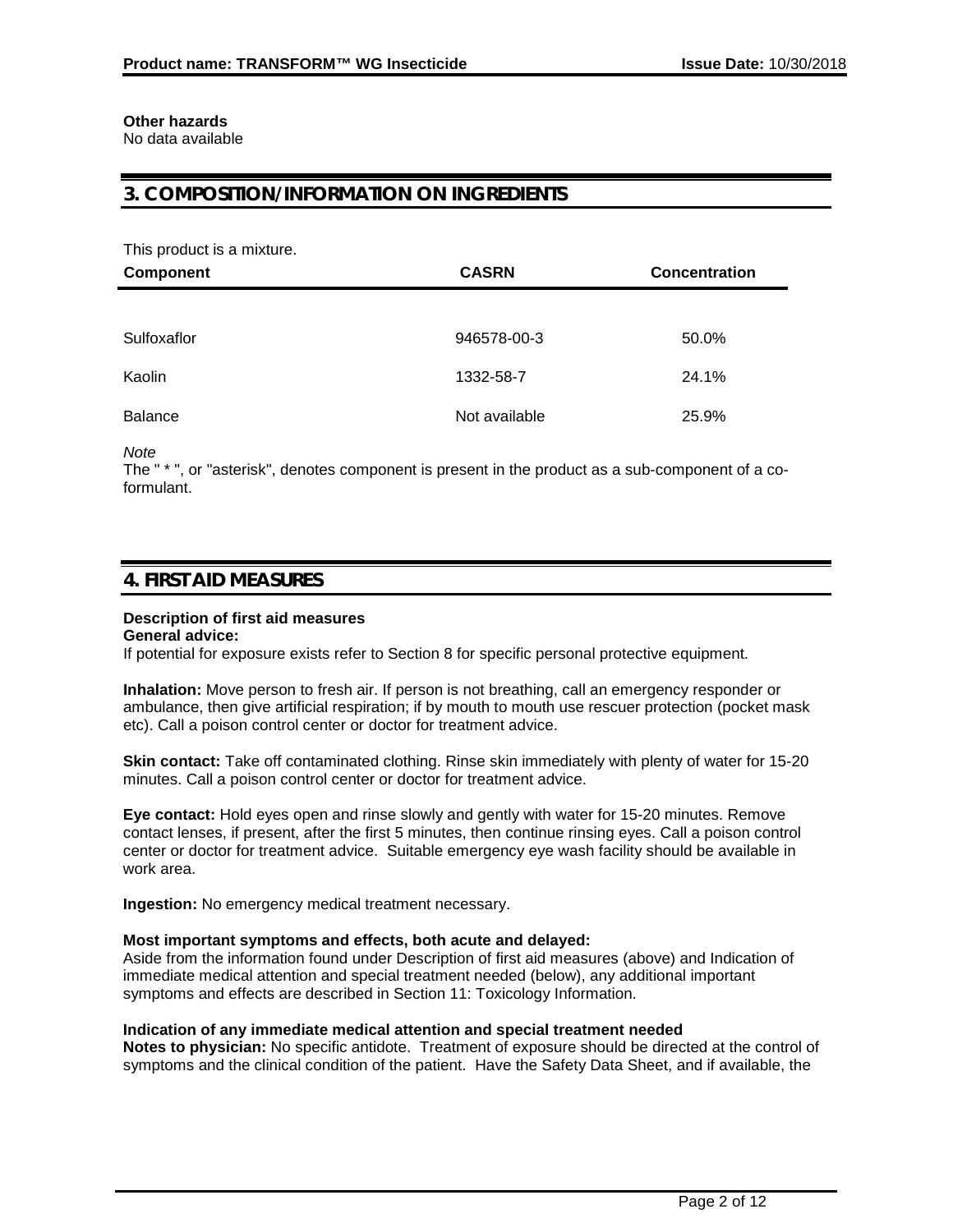product container or label with you when calling a poison control center or doctor, or going for treatment.

# **5. FIREFIGHTING MEASURES**

**Suitable extinguishing media:** Water. Dry chemical fire extinguishers. Carbon dioxide fire extinguishers. Foam.

**Unsuitable extinguishing media:** No data available

### **Special hazards arising from the substance or mixture**

**Hazardous combustion products:** During a fire, smoke may contain the original material in addition to combustion products of varying composition which may be toxic and/or irritating. Combustion products may include and are not limited to: Nitrogen oxides. Carbon monoxide. Carbon dioxide.

**Unusual Fire and Explosion Hazards:** Do not permit dust to accumulate. When suspended in air dust can pose an explosion hazard. Minimize ignition sources. If dust layers are exposed to elevated temperatures, spontaneous combustion may occur. Dense smoke is produced when product burns.

### **Advice for firefighters**

**Fire Fighting Procedures:** Keep people away. Isolate fire and deny unnecessary entry. Consider feasibility of a controlled burn to minimize environment damage. Foam fire extinguishing system is preferred because uncontrolled water can spread possible contamination. Soak thoroughly with water to cool and prevent re-ignition. Cool surroundings with water to localize fire zone. Contain fire water run-off if possible. Fire water run-off, if not contained, may cause environmental damage. Review the "Accidental Release Measures" and the "Ecological Information" sections of this (M)SDS.

**Special protective equipment for firefighters:** Wear positive-pressure self-contained breathing apparatus (SCBA) and protective fire fighting clothing (includes fire fighting helmet, coat, trousers, boots, and gloves). Avoid contact with this material during fire fighting operations. If contact is likely, change to full chemical resistant fire fighting clothing with self-contained breathing apparatus. If this is not available, wear full chemical resistant clothing with self-contained breathing apparatus and fight fire from a remote location. For protective equipment in post-fire or non-fire clean-up situations, refer to the relevant sections.

# **6. ACCIDENTAL RELEASE MEASURES**

**Personal precautions, protective equipment and emergency procedures:** Isolate area. Keep unnecessary and unprotected personnel from entering the area. Refer to section 7, Handling, for additional precautionary measures. Spilled material may cause a slipping hazard. Use appropriate safety equipment. For additional information, refer to Section 8, Exposure Controls and Personal Protection.

**Environmental precautions:** Prevent from entering into soil, ditches, sewers, waterways and/or groundwater. See Section 12, Ecological Information. Spills or discharge to natural waterways is likely to kill aquatic organisms.

**Methods and materials for containment and cleaning up:** Contain spilled material if possible. Small spills: Sweep up. Collect in suitable and properly labeled containers. Large spills: Contact Dow AgroSciences for clean-up assistance. See Section 13, Disposal Considerations, for additional information.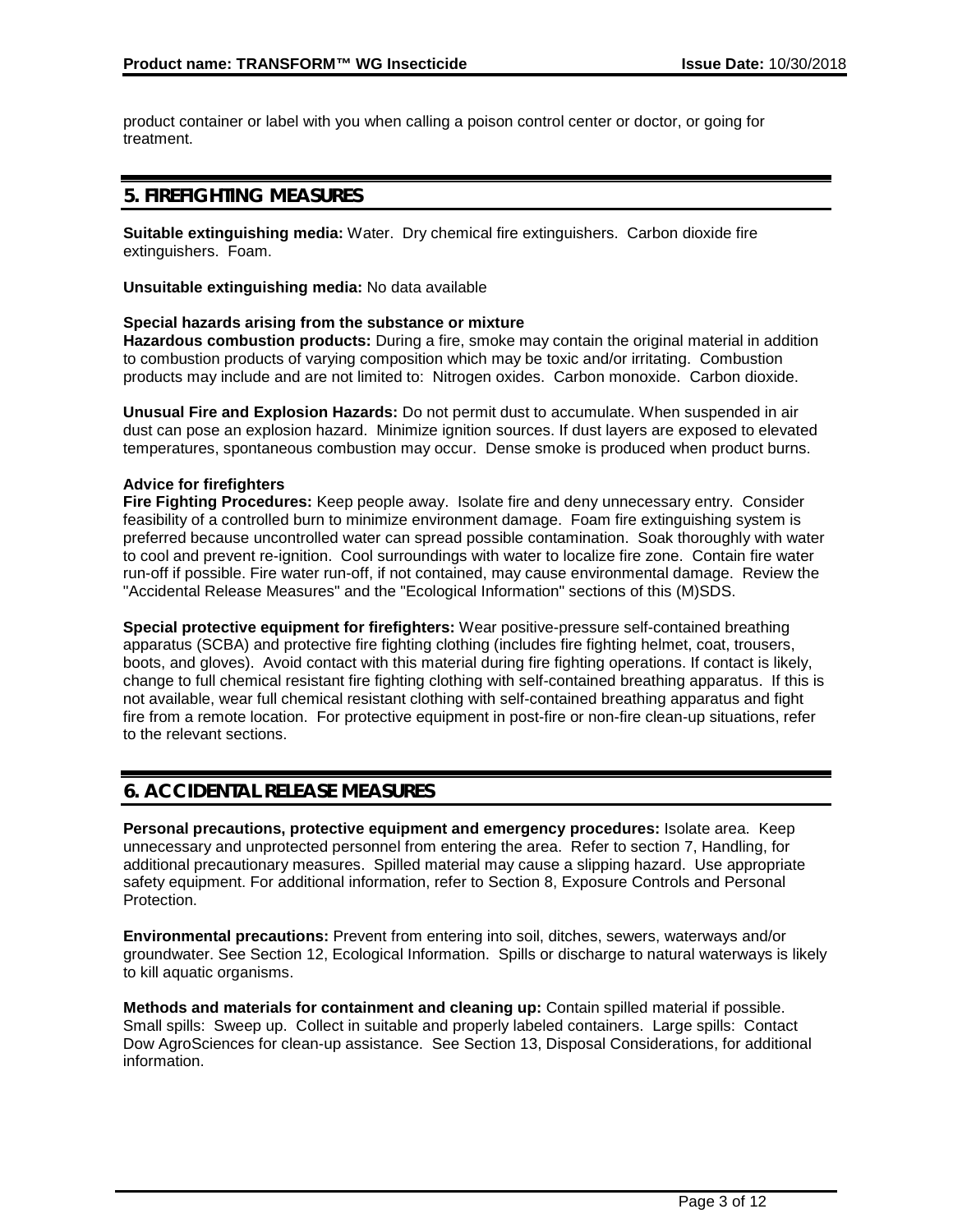# **7. HANDLING AND STORAGE**

**Precautions for safe handling:** Keep away from heat, sparks and flame. Keep out of reach of children. Do not swallow. No smoking, open flames or sources of ignition in handling and storage area. Avoid contact with eyes, skin, and clothing. Avoid breathing dust or mist. Wash thoroughly after handling. Keep container closed. Use with adequate ventilation. Good housekeeping and controlling of dusts are necessary for safe handling of product. See Section 8, EXPOSURE CONTROLS AND PERSONAL PROTECTION.

**Conditions for safe storage:** Store in a dry place. Store in original container. Do not store near food, foodstuffs, drugs or potable water supplies.

# **8. EXPOSURE CONTROLS/PERSONAL PROTECTION**

### **Control parameters**

If exposure limits exist, they are listed below. If no exposure limits are displayed, then no values are applicable.

| Component | <b>Regulation</b> | <b>Type of listing</b> | <b>Value/Notation</b> |
|-----------|-------------------|------------------------|-----------------------|
| Kaolin    | ACGIH             | <b>TWA Respirable</b>  | $2 \text{ mg/m}$ 3    |
|           |                   | fraction               |                       |
|           | OSHA Z-1          | <b>TWA total dust</b>  | $15 \text{ mg/m}$     |
|           | OSHA Z-1          | TWA respirable         | $5 \text{ mg/m}$ 3    |
|           |                   | fraction               |                       |

RECOMMENDATIONS IN THIS SECTION ARE FOR MANUFACTURING, COMMERCIAL BLENDING AND PACKAGING WORKERS. APPLICATORS AND HANDLERS SHOULD SEE THE PRODUCT LABEL FOR PROPER PERSONAL PROTECTIVE EQUIPMENT AND CLOTHING.

### **Exposure controls**

**Engineering controls:** Use local exhaust ventilation, or other engineering controls to maintain airborne levels below exposure limit requirements or guidelines. If there are no applicable exposure limit requirements or guidelines, general ventilation should be sufficient for most operations.

### **Individual protection measures**

**Eye/face protection:** Use chemical goggles.

### **Skin protection**

**Hand protection:** Chemical protective gloves should not be needed when handling this material. Consistent with general hygienic practice for any material, skin contact should be minimized.

**Other protection:** No precautions other than clean body-covering clothing should be needed.

**Respiratory protection:** Respiratory protection should be worn when there is a potential to exceed the exposure limit requirements or guidelines. If there are no applicable exposure limit requirements or guidelines, wear respiratory protection when adverse effects, such as respiratory irritation or discomfort have been experienced, or where indicated by your risk assessment process. For most conditions no respiratory protection should be needed; however, if discomfort is experienced, use an approved air-purifying respirator.

The following should be effective types of air-purifying respirators: Organic vapor cartridge with a particulate pre-filter.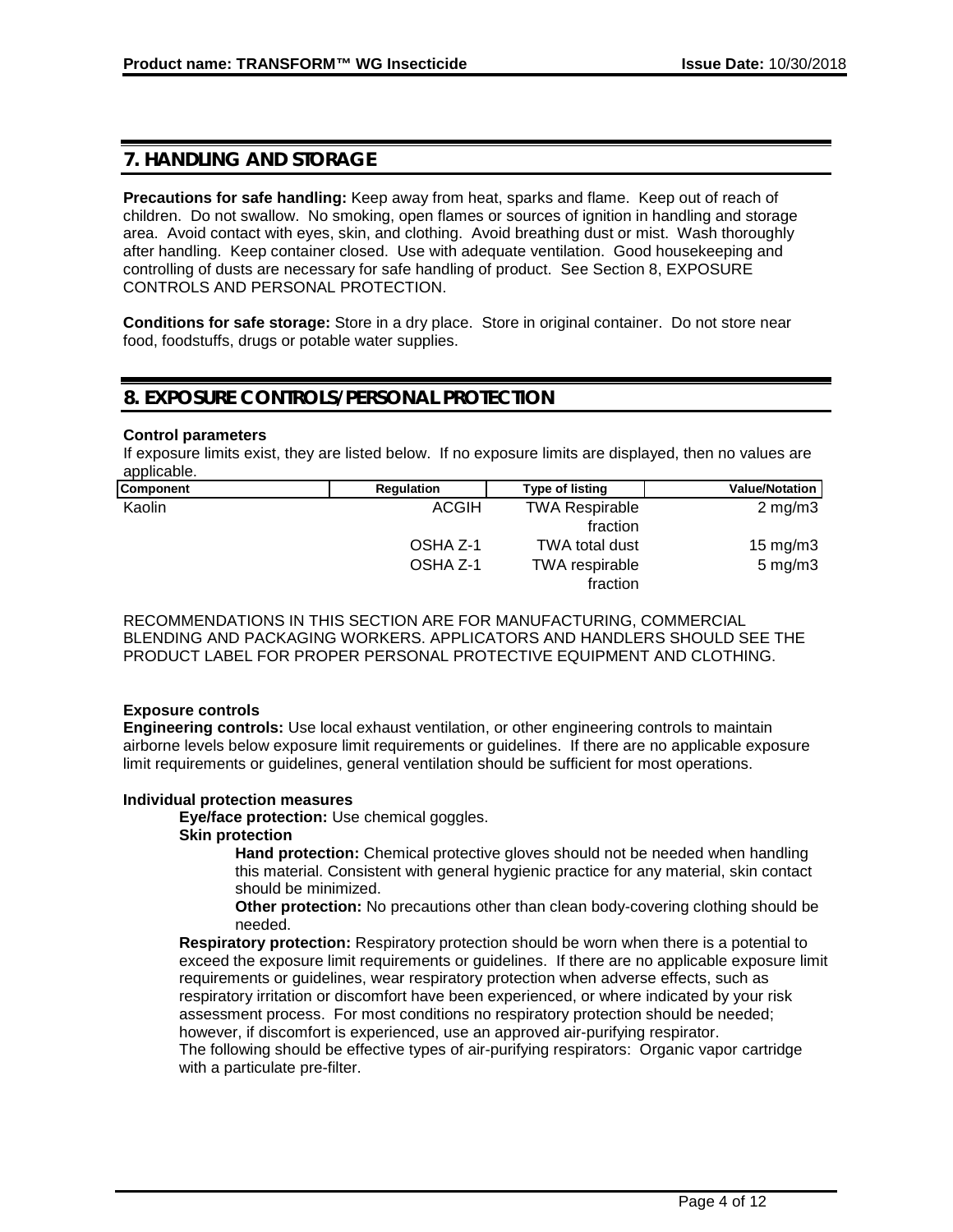# **9. PHYSICAL AND CHEMICAL PROPERTIES**

| Appearance                                        |                                                                                                    |
|---------------------------------------------------|----------------------------------------------------------------------------------------------------|
| <b>Physical state</b>                             | Granules.                                                                                          |
| Color                                             | White                                                                                              |
| Odor                                              | Mild                                                                                               |
| <b>Odor Threshold</b>                             | No test data available                                                                             |
| рH                                                | 7.05 1% CIPAC MT 75.1                                                                              |
| <b>Melting point/range</b>                        | No test data available                                                                             |
| <b>Freezing point</b>                             | Not applicable                                                                                     |
| Boiling point (760 mmHg)                          | Not applicable                                                                                     |
| <b>Flash point</b>                                | closed cup Not applicable                                                                          |
| <b>Evaporation Rate (Butyl Acetate</b><br>$= 1$   | Not applicable                                                                                     |
| <b>Flammability (solid, gas)</b>                  | May form combustible dust concentrations in air.                                                   |
| <b>Lower explosion limit</b>                      | Not applicable                                                                                     |
| <b>Upper explosion limit</b>                      | Not applicable                                                                                     |
| <b>Vapor Pressure</b>                             | Not applicable                                                                                     |
| <b>Relative Vapor Density (air = 1)</b>           | Not applicable                                                                                     |
| <b>Relative Density (water = 1)</b>               | No test data available                                                                             |
| <b>Water solubility</b>                           | No test data available                                                                             |
| <b>Partition coefficient: n-</b><br>octanol/water | No data available                                                                                  |
| <b>Auto-ignition temperature</b>                  | EC Method A16 none below 400 degC                                                                  |
| <b>Decomposition temperature</b>                  | No test data available                                                                             |
| <b>Kinematic Viscosity</b>                        | Not applicable                                                                                     |
| <b>Explosive properties</b>                       | Not explosive Mechanical Impact @ 20.25 inches                                                     |
| <b>Oxidizing properties</b>                       | No significant increase (>5C) in temperature. EPA OPPTS<br>830.6314 (Oxidizing or Reducing Action) |
| <b>Bulk density</b>                               | 0.42 g/cm3 CIPAC MT 33                                                                             |
| <b>Molecular weight</b>                           | No data available                                                                                  |

NOTE: The physical data presented above are typical values and should not be construed as a specification.

# **10. STABILITY AND REACTIVITY**

**Reactivity:** No dangerous reaction known under conditions of normal use.

**Chemical stability:** Thermally stable at typical use temperatures.

**Possibility of hazardous reactions:** Polymerization will not occur.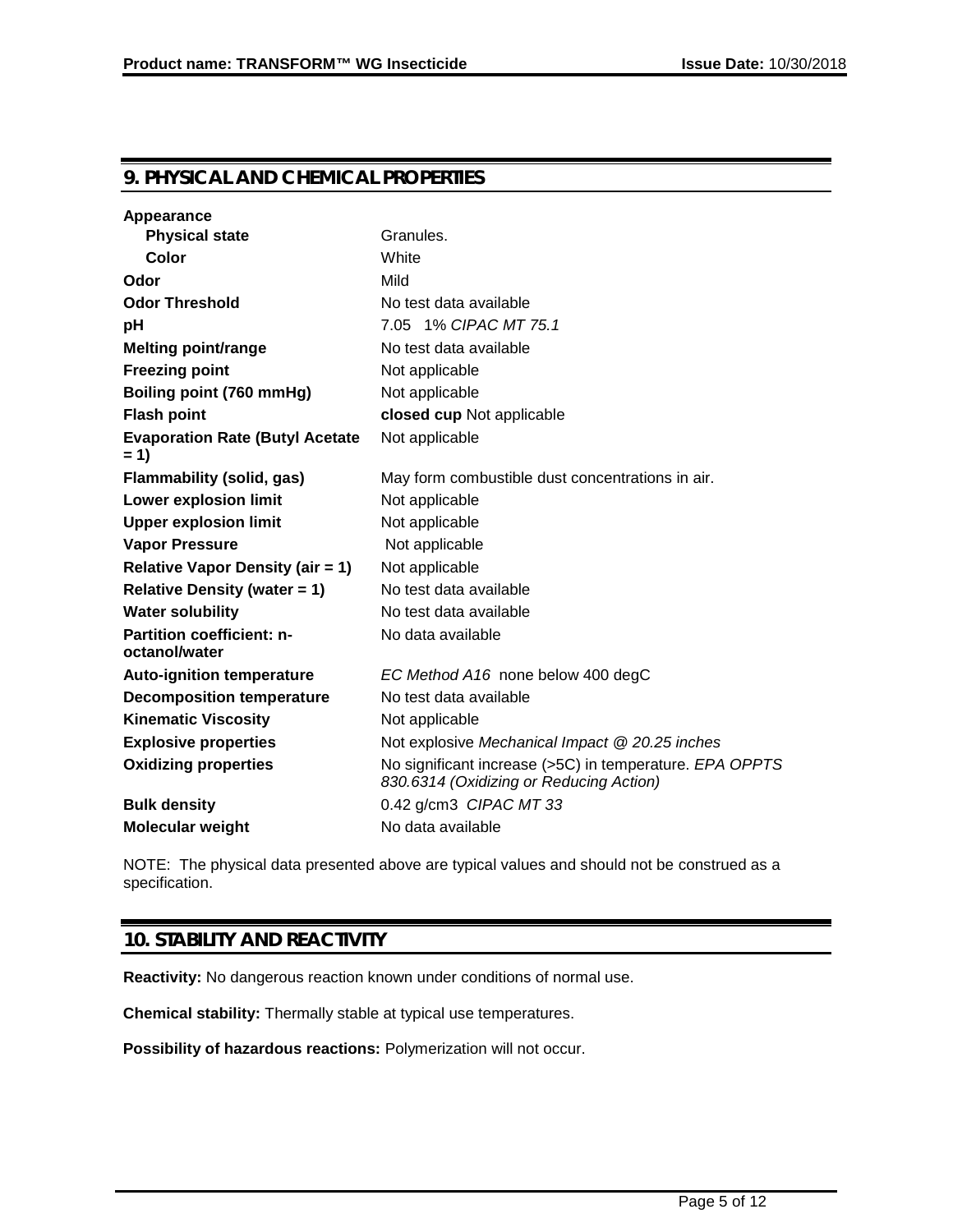**Conditions to avoid:** Exposure to elevated temperatures can cause product to decompose.

**Incompatible materials:** None known.

**Hazardous decomposition products:** Decomposition products depend upon temperature, air supply and the presence of other materials. Decomposition products can include and are not limited to: Carbon monoxide. Carbon dioxide. Nitrogen oxides. Toxic gases.

# **11. TOXICOLOGICAL INFORMATION**

*Toxicological information appears in this section when such data is available.*

### **Acute toxicity**

### **Acute oral toxicity**

Very low toxicity if swallowed. Harmful effects not anticipated from swallowing small amounts.

As product: LD50, Rat, > 2,000 mg/kg No deaths occurred at this concentration.

### **Acute dermal toxicity**

Prolonged skin contact is unlikely to result in absorption of harmful amounts.

As product: LD50, Rat, > 5,000 mg/kg No deaths occurred at this concentration.

### **Acute inhalation toxicity**

Prolonged exposure is not expected to cause adverse effects. Based on the available data, respiratory irritation was not observed.

As product: LC50, Rat, male and female, 4 Hour, dust/mist, > 5.35 mg/l OECD Test Guideline 403

### **Skin corrosion/irritation**

Essentially nonirritating to skin.

### **Serious eye damage/eye irritation**

May cause slight eye irritation. May cause slight corneal injury.

### **Sensitization**

Did not demonstrate the potential for contact allergy in mice.

For respiratory sensitization: No relevant data found.

### **Specific Target Organ Systemic Toxicity (Single Exposure)**

Evaluation of available data suggests that this material is not an STOT-SE toxicant.

### **Specific Target Organ Systemic Toxicity (Repeated Exposure)**

For the active ingredient(s): In animals, effects have been reported on the following organs: Liver.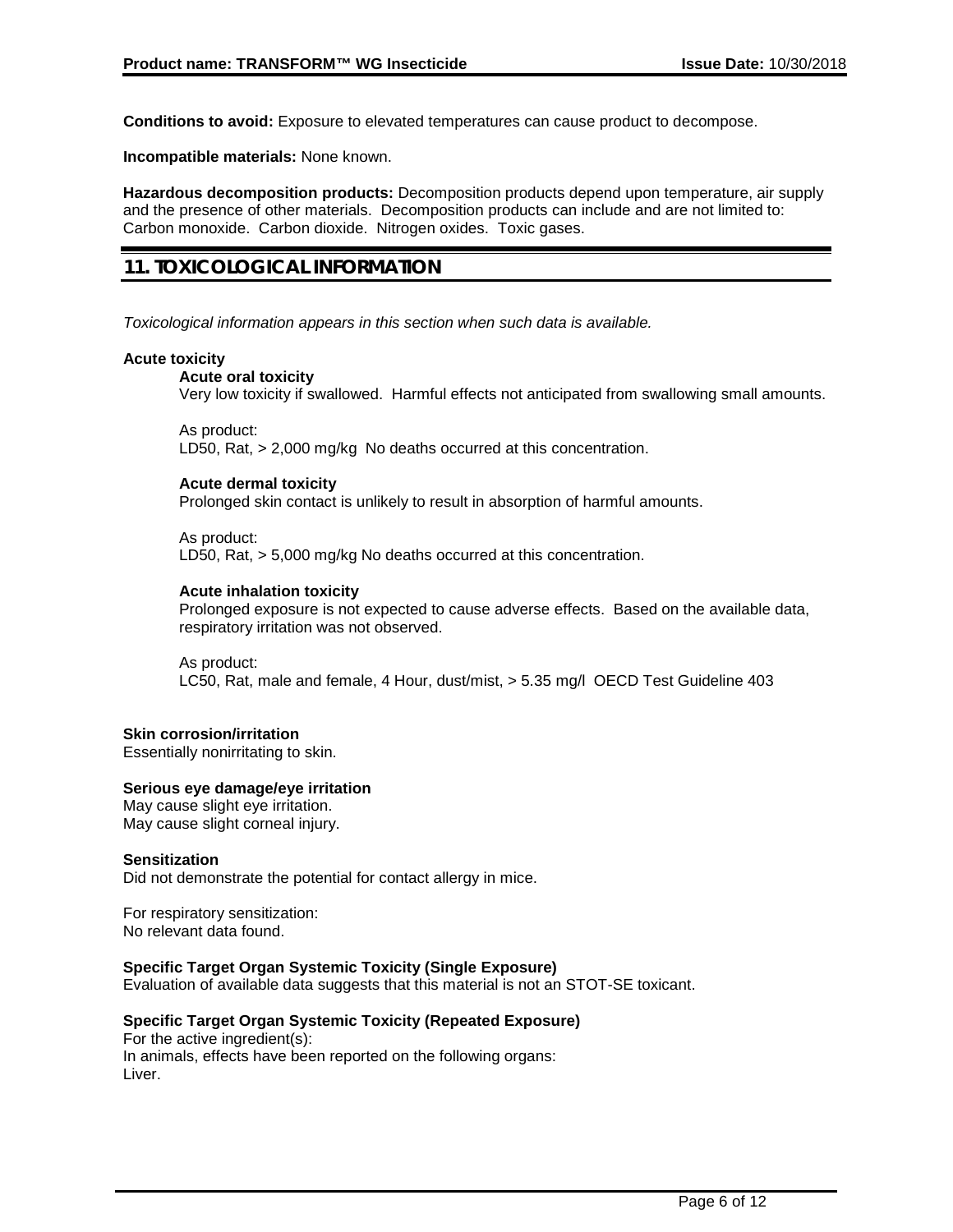### **Carcinogenicity**

For the active ingredient(s): Has caused cancer in laboratory animals. However, the effects are species specific and are not relevant to humans. A risk assessment has been conducted for this product and has shown, that under normal handling, the minor components will not pose a hazard.

### **Teratogenicity**

For the active ingredient(s): Has caused birth defects in lab animals at high doses. In laboratory animals, excessive doses toxic to the parent animals caused decreased weight and survival of offspring. However, the effects are species specific and are not relevant to humans. These concentrations exceed relevant human dose levels.

### **Reproductive toxicity**

For the active ingredient(s): In animal studies, has been shown to interfere with reproduction. However, the effects are species specific and are not relevant to humans. These concentrations exceed relevant human dose levels.

### **Mutagenicity**

In vitro genetic toxicity studies were negative. For the active ingredient(s): Animal genetic toxicity studies were negative.

### **Aspiration Hazard**

Based on physical properties, not likely to be an aspiration hazard.

# **12. ECOLOGICAL INFORMATION**

*Ecotoxicological information appears in this section when such data is available.*

#### **Toxicity**

#### **Acute toxicity to fish**

LC50, Oncorhynchus mykiss (rainbow trout), semi-static test, 96 Hour, 19.5 mg/l, OECD Test Guideline 203 or Equivalent

#### **Acute toxicity to aquatic invertebrates**

Material is highly toxic to aquatic organisms on an acute basis (LC50/EC50 between 0.1 and 1 mg/L in the most sensitive species tested).

EC50, Midge (Chironomus riparius), static test, 96 Hour, 0.48 mg/l

EC50, Daphnia magna (Water flea), semi-static test, 48 Hour, > 100 mg/l, OECD Test Guideline 202 or Equivalent

### **Acute toxicity to algae/aquatic plants**

ErC50, diatom Navicula sp., Growth inhibition, 72 Hour, Growth rate inhibition, > 100 mg/l

#### **Toxicity to Above Ground Organisms**

Material is slightly toxic to birds on an acute basis (LD50 between 501 and 2000 mg/kg).

oral LD50, Colinus virginianus (Bobwhite quail), 1655mg/kg bodyweight.

oral LD50, Apis mellifera (bees), 48 Hour, 0.153micrograms/bee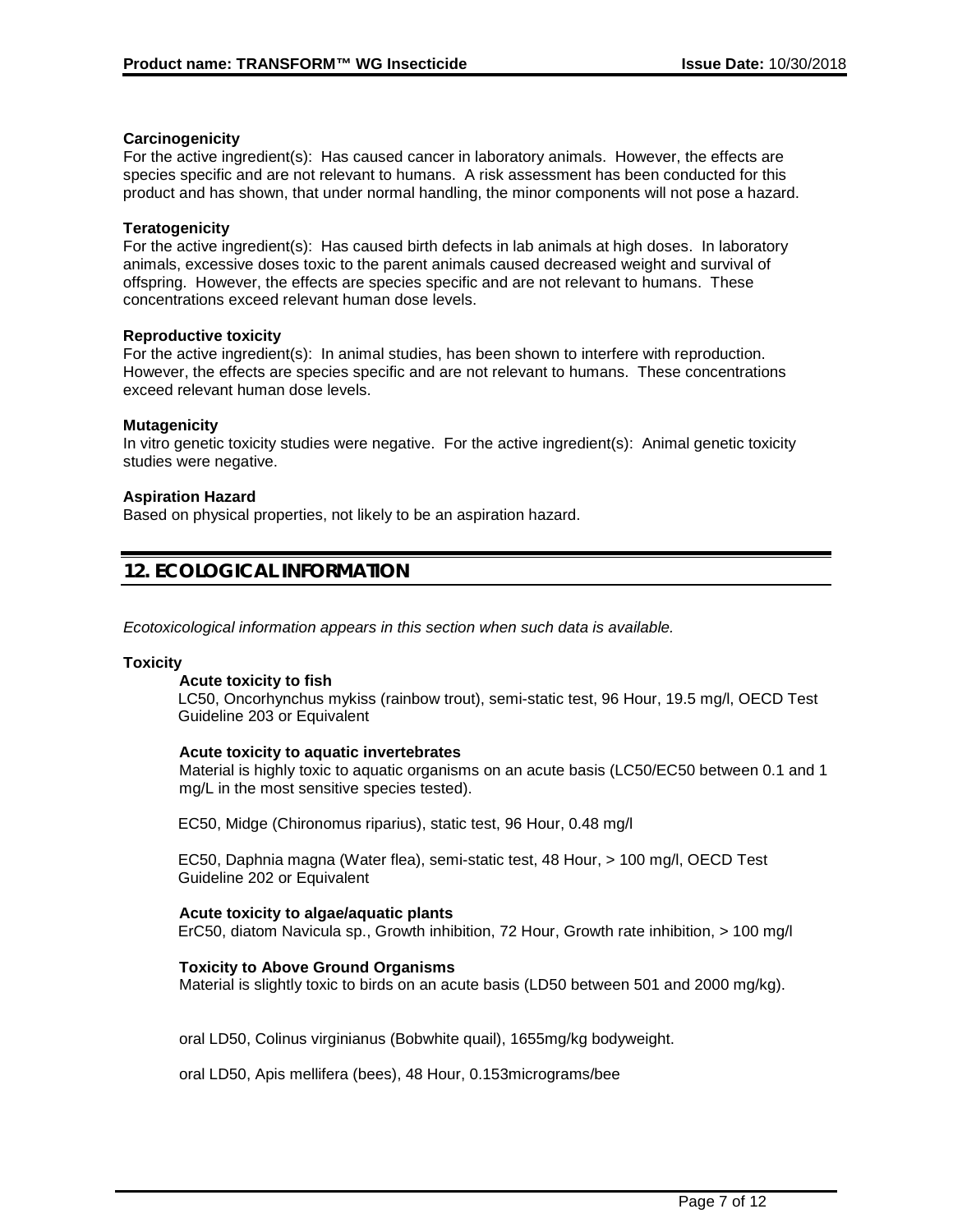contact LD50, Apis mellifera (bees), 48 Hour, 0.224micrograms/bee

### **Toxicity to soil-dwelling organisms**

LC50, Eisenia fetida (earthworms), 14 d, survival, 1.050 mg/kg

### **Persistence and degradability**

### **Sulfoxaflor**

**Biodegradability:** Material is not readily biodegradable according to OECD/EEC guidelines.

**Biodegradation:** 0 % **Exposure time:** 28 d **Method:** OECD Test Guideline 310

**Theoretical Oxygen Demand:** 1.90 mg/mg

### **Photodegradation**

**Test Type:** Half-life (indirect photolysis) **Sensitization:** OH radicals **Atmospheric half-life:** 7.762 Hour **Method:** Estimated.

### **Kaolin**

**Biodegradability:** Biodegradation is not applicable.

### **Balance**

**Biodegradability:** No relevant data found.

### **Bioaccumulative potential**

### **Sulfoxaflor**

**Bioaccumulation:** Bioconcentration potential is low (BCF < 100 or Log Pow < 3). **Partition coefficient: n-octanol/water(log Pow):** 0.802 at 20 °C Measured

### **Kaolin**

**Bioaccumulation:** Partitioning from water to n-octanol is not applicable.

### **Balance**

**Bioaccumulation:** No relevant data found.

### **Mobility in soil**

#### **Sulfoxaflor**

Potential for mobility in soil is very high (Koc between 0 and 50). **Partition coefficient (Koc):** 40 Measured

### **Kaolin**

No relevant data found.

#### **Balance**

No relevant data found.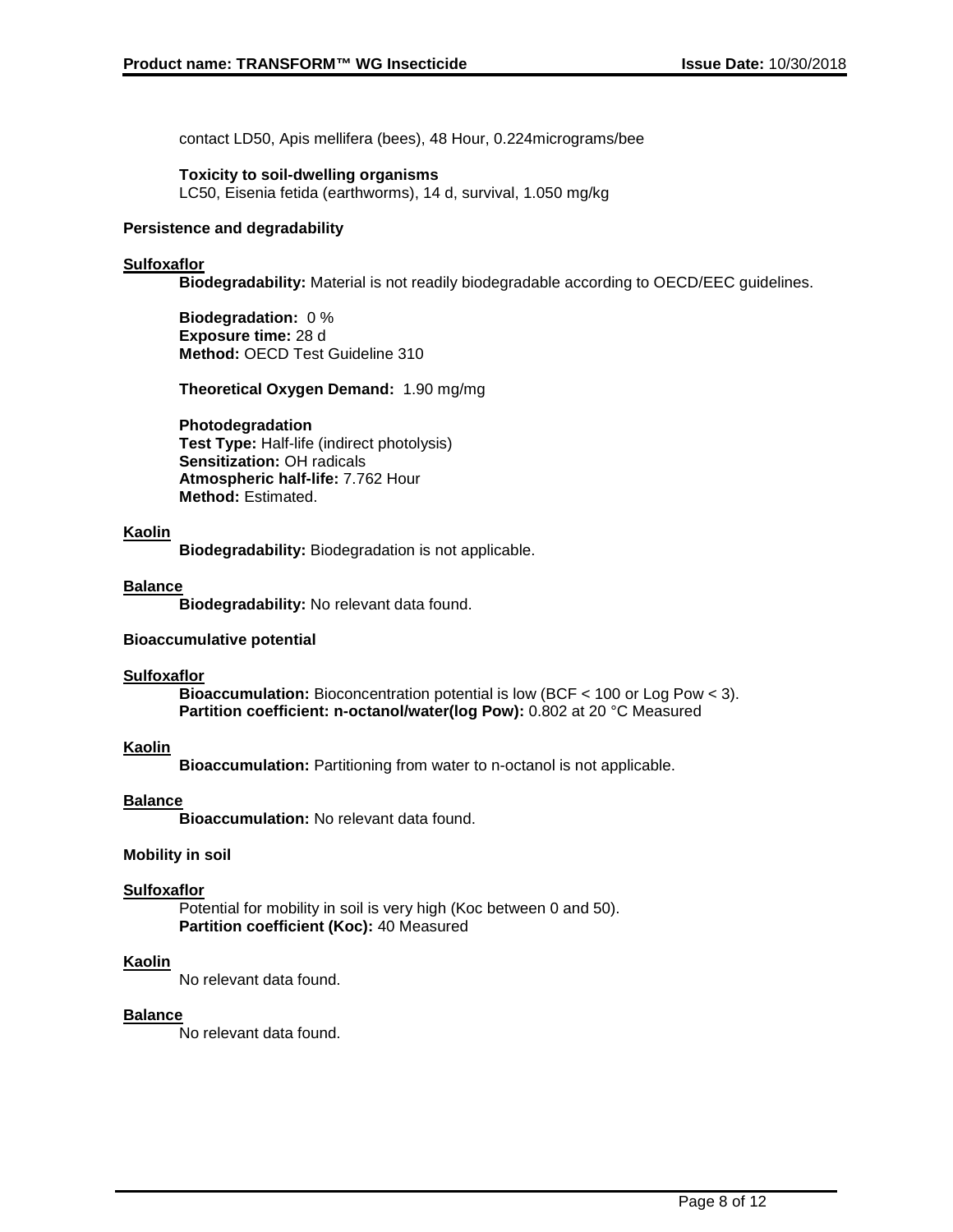# **13. DISPOSAL CONSIDERATIONS**

**Disposal methods:** If wastes and/or containers cannot be disposed of according to the product label directions, disposal of this material must be in accordance with your local or area regulatory authorities. This information presented below only applies to the material as supplied. The identification based on characteristic(s) or listing may not apply if the material has been used or otherwise contaminated. It is the responsibility of the waste generator to determine the toxicity and physical properties of the material generated to determine the proper waste identification and disposal methods in compliance with applicable regulations. If the material as supplied becomes a waste, follow all applicable regional, national and local laws.

# **14. TRANSPORT INFORMATION**

**DOT**

Not regulated for transport

### **Classification for SEA transport (IMO-IMDG):**

| Proper shipping name                                                                                        | ENVIRONMENTALLY HAZARDOUS SUBSTANCE, SOLID,<br>N.O.S. (Sulfoxaflor) |
|-------------------------------------------------------------------------------------------------------------|---------------------------------------------------------------------|
| UN number                                                                                                   | UN 3077                                                             |
| Class                                                                                                       | 9                                                                   |
| Packing group                                                                                               | Ш                                                                   |
| <b>Marine pollutant</b>                                                                                     | Sulfoxaflor                                                         |
| <b>Transport in bulk</b><br>according to Annex I or II<br>of MARPOL 73/78 and the<br><b>IBC or IGC Code</b> | Consult IMO regulations before transporting ocean bulk              |
| Classification for AIR transport (IATA/ICAO):                                                               |                                                                     |
| Proper shipping name                                                                                        | Environmentally hazardous substance, solid,<br>n.o.s.(Sulfoxaflor)  |
|                                                                                                             |                                                                     |

|               | n.o.s.(Sulfoxaflor) |
|---------------|---------------------|
| UN number     | UN 3077             |
| Class         |                     |
| Packing group | Ш                   |

This information is not intended to convey all specific regulatory or operational requirements/information relating to this product. Transportation classifications may vary by container volume and may be influenced by regional or country variations in regulations. Additional transportation system information can be obtained through an authorized sales or customer service representative. It is the responsibility of the transporting organization to follow all applicable laws, regulations and rules relating to the transportation of the material.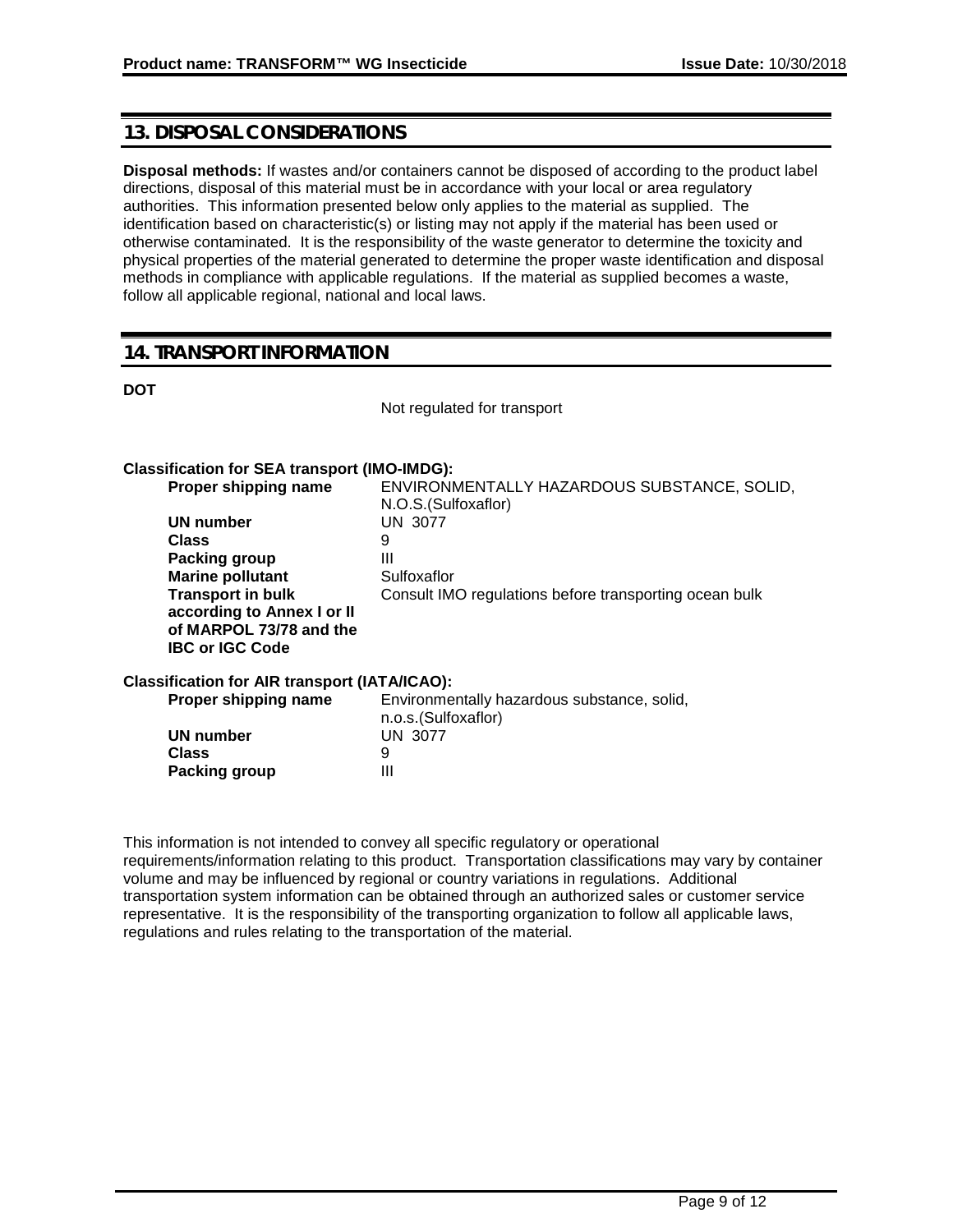# **15. REGULATORY INFORMATION**

#### **Superfund Amendments and Reauthorization Act of 1986 Title III (Emergency Planning and Community Right-to-Know Act of 1986) Sections 311 and 312** Combustible dust

### **Superfund Amendments and Reauthorization Act of 1986 Title III (Emergency Planning and Community Right-to-Know Act of 1986) Section 313**

This material does not contain any chemical components with known CAS numbers that exceed the threshold (De Minimis) reporting levels established by SARA Title III, Section 313.

### **Pennsylvania Right To Know**

The following chemicals are listed because of the additional requirements of Pennsylvania law:

# **Components CASRN**

Kaolin 1332-58-7

### **California Prop. 65**

WARNING: This product can expose you to chemicals including Kaolin, which is/are known to the State of California to cause cancer. For more information go to www.P65Warnings.ca.gov.

### **United States TSCA Inventory (TSCA)**

This product contains chemical substance(s) exempt from U.S. EPA TSCA Inventory requirements. It is regulated as a pesticide subject to Federal Insecticide, Fungicide, and Rodenticide Act (FIFRA) requirements.

### **Federal Insecticide, Fungicide and Rodenticide Act**

EPA Registration Number: 62719-625

This chemical is a pesticide product registered by the Environmental Protection Agency and is subject to certain labeling requirements under federal pesticide law. These requirements differ from the classification criteria and hazard information required for safety data sheets, and for workplace labels of non-pesticide chemicals. Following is the hazard information as required on the pesticide label:

### DANGER

Corrosive. Causes irreversible eye damage Harmful if swallowed

# **16. OTHER INFORMATION**

### **Hazard Rating System**

**NFPA**

| Health | Flammability | <b>Instability</b> |
|--------|--------------|--------------------|
|        |              |                    |

**Revision**

Identification Number: 99081117 / A211 / Issue Date: 10/30/2018 / Version: 4.1 DAS Code: GF-2372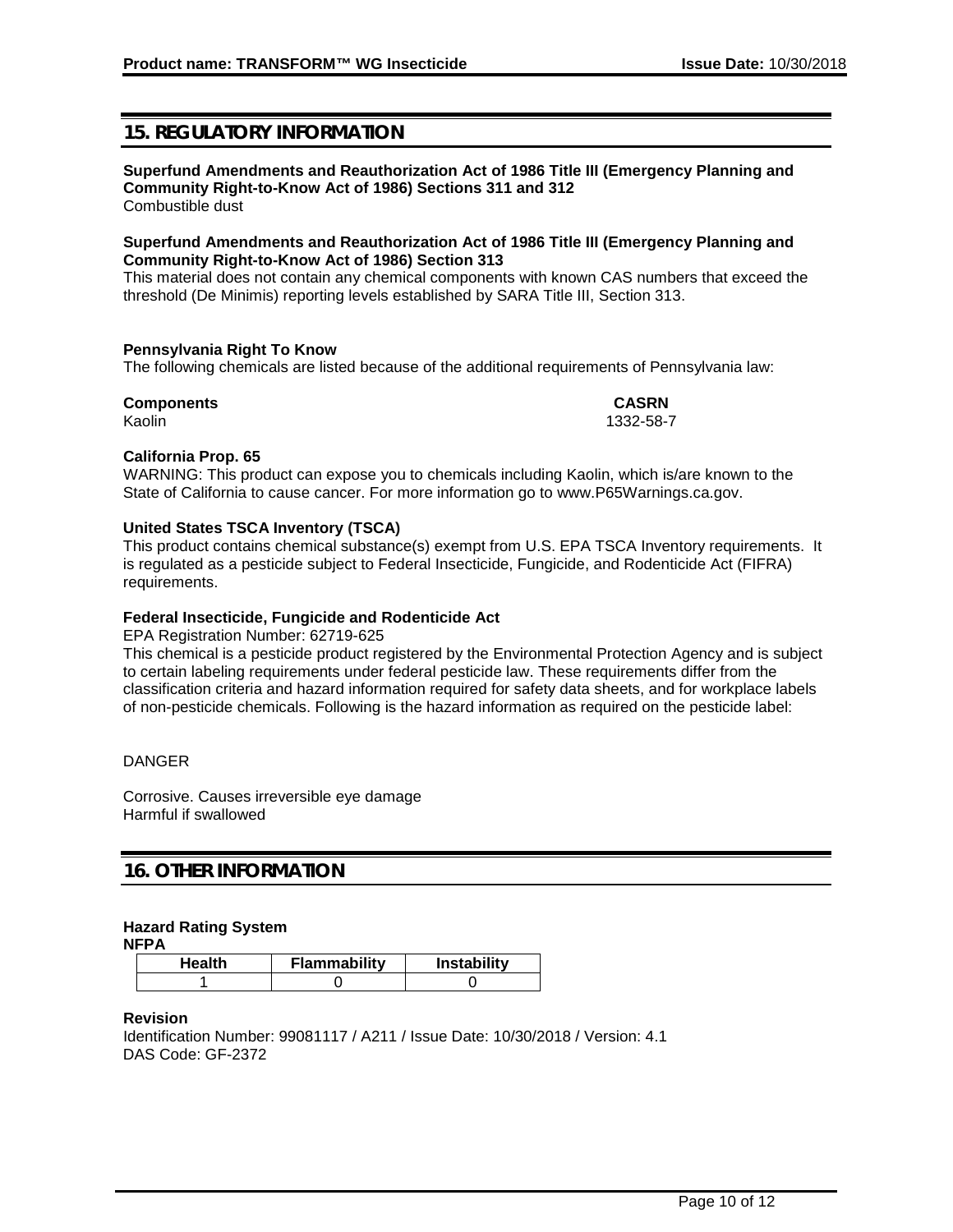Most recent revision(s) are noted by the bold, double bars in left-hand margin throughout this document.

### **Legend**

| <b>ACGIH</b>    | USA. ACGIH Threshold Limit Values (TLV)                             |
|-----------------|---------------------------------------------------------------------|
| <b>OSHA Z-1</b> | USA. Occupational Exposure Limits (OSHA) - Table Z-1 Limits for Air |
|                 | Contaminants                                                        |
| <b>TWA</b>      | 8-hour time weighted average                                        |

### **Full text of other abbreviations**

AICS - Australian Inventory of Chemical Substances; ASTM - American Society for the Testing of Materials; bw - Body weight; CERCLA - Comprehensive Environmental Response, Compensation, and Liability Act; CMR - Carcinogen, Mutagen or Reproductive Toxicant; DIN - Standard of the German Institute for Standardisation; DOT - Department of Transportation; DSL - Domestic Substances List (Canada); ECx - Concentration associated with x% response; EHS - Extremely Hazardous Substance; ELx - Loading rate associated with x% response; EmS - Emergency Schedule; ENCS - Existing and New Chemical Substances (Japan); ErCx - Concentration associated with x% growth rate response; ERG - Emergency Response Guide; GHS - Globally Harmonized System; GLP - Good Laboratory Practice; HMIS - Hazardous Materials Identification System; IARC - International Agency for Research on Cancer; IATA - International Air Transport Association; IBC - International Code for the Construction and Equipment of Ships carrying Dangerous Chemicals in Bulk; IC50 - Half maximal inhibitory concentration; ICAO - International Civil Aviation Organization; IECSC - Inventory of Existing Chemical Substances in China; IMDG - International Maritime Dangerous Goods; IMO - International Maritime Organization; ISHL - Industrial Safety and Health Law (Japan); ISO - International Organisation for Standardization; KECI - Korea Existing Chemicals Inventory; LC50 - Lethal Concentration to 50 % of a test population; LD50 - Lethal Dose to 50% of a test population (Median Lethal Dose); MARPOL - International Convention for the Prevention of Pollution from Ships; MSHA - Mine Safety and Health Administration; n.o.s. - Not Otherwise Specified; NFPA - National Fire Protection Association; NO(A)EC - No Observed (Adverse) Effect Concentration; NO(A)EL - No Observed (Adverse) Effect Level; NOELR - No Observable Effect Loading Rate; NTP - National Toxicology Program; NZIoC - New Zealand Inventory of Chemicals; OECD - Organization for Economic Co-operation and Development; OPPTS - Office of Chemical Safety and Pollution Prevention; PBT - Persistent, Bioaccumulative and Toxic substance; PICCS - Philippines Inventory of Chemicals and Chemical Substances; (Q)SAR - (Quantitative) Structure Activity Relationship; RCRA - Resource Conservation and Recovery Act; REACH - Regulation (EC) No 1907/2006 of the European Parliament and of the Council concerning the Registration, Evaluation, Authorisation and Restriction of Chemicals; RQ - Reportable Quantity; SADT - Self-Accelerating Decomposition Temperature; SARA - Superfund Amendments and Reauthorization Act; SDS - Safety Data Sheet; TCSI - Taiwan Chemical Substance Inventory; TSCA - Toxic Substances Control Act (United States); UN - United Nations; UNRTDG - United Nations Recommendations on the Transport of Dangerous Goods; vPvB - Very Persistent and Very Bioaccumulative

### **Information Source and References**

This SDS is prepared by Product Regulatory Services and Hazard Communications Groups from information supplied by internal references within our company.

DOW AGROSCIENCES LLC urges each customer or recipient of this (M)SDS to study it carefully and consult appropriate expertise, as necessary or appropriate, to become aware of and understand the data contained in this (M)SDS and any hazards associated with the product. The information herein is provided in good faith and believed to be accurate as of the effective date shown above. However, no warranty, express or implied, is given. Regulatory requirements are subject to change and may differ between various locations. It is the buyer's/user's responsibility to ensure that his activities comply with all federal, state, provincial or local laws. The information presented here pertains only to the product